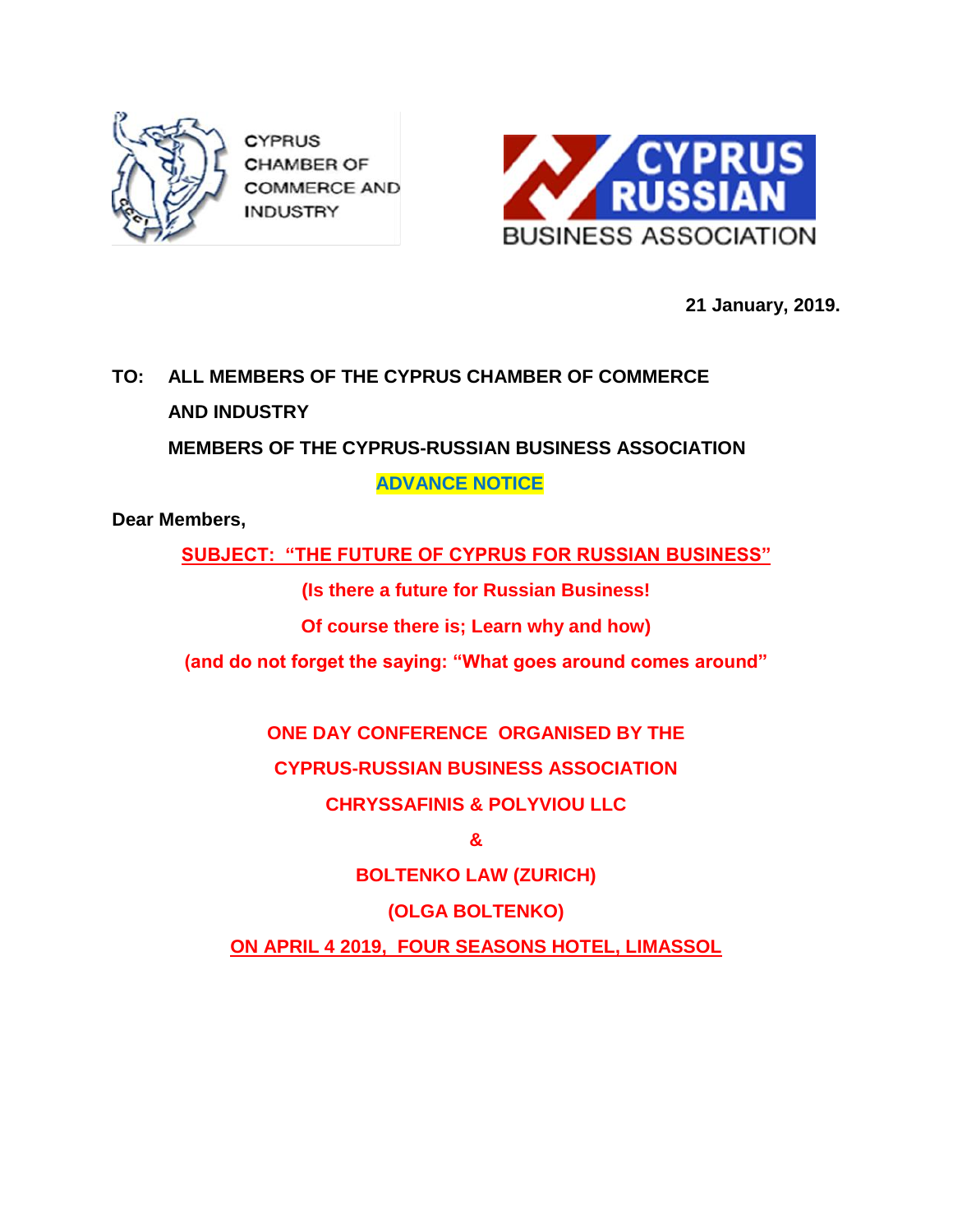

CYPRUS **CHAMBER OF COMMERCE AND INDUSTRY** 



**-2-**

**Russian Business, continues to be very important for the Cyprus Economy and is here to stay despite the "troubles" it currently facing! But what are now the prospects. What is the future.**

**Learn from the experts for Russian Business, from Zurich, Moscow, Luxembourg and Nicosia, leading experts will analyse the situation and give a clean bright future about Cyprus-Russian Business.**

**Participation fee is only a modest 130 euros including VAT all coffees, lunch and after event cocktail.**

**Interested companies, and/or individuals should fill in the enclosed participation form and fax it at 22-668630 or email it at [stavri@ccci.org.cy](mailto:stavri@ccci.org.cy) not later than 27/3/2019 so that we reserve a place for you.**

**Payments can be made to the following Banks Accounts:**

| <b>BANK OF CYPRUS</b> | <b>ACCOUNT NUMBER</b> | 0194-12-006537   |
|-----------------------|-----------------------|------------------|
| <b>HELLENIC BANK</b>  | <b>ACCOUNT NUMBER</b> | 121-01-013924-01 |

**Please note that the fee is not refundable. Should you have any queries please feel free to contact me at 97-889949 or Mrs Stavroula Christodoulidou at 22- 889718.**

**Yours sincerely,**

**A. S. Nathanael Director**

**/SCH**